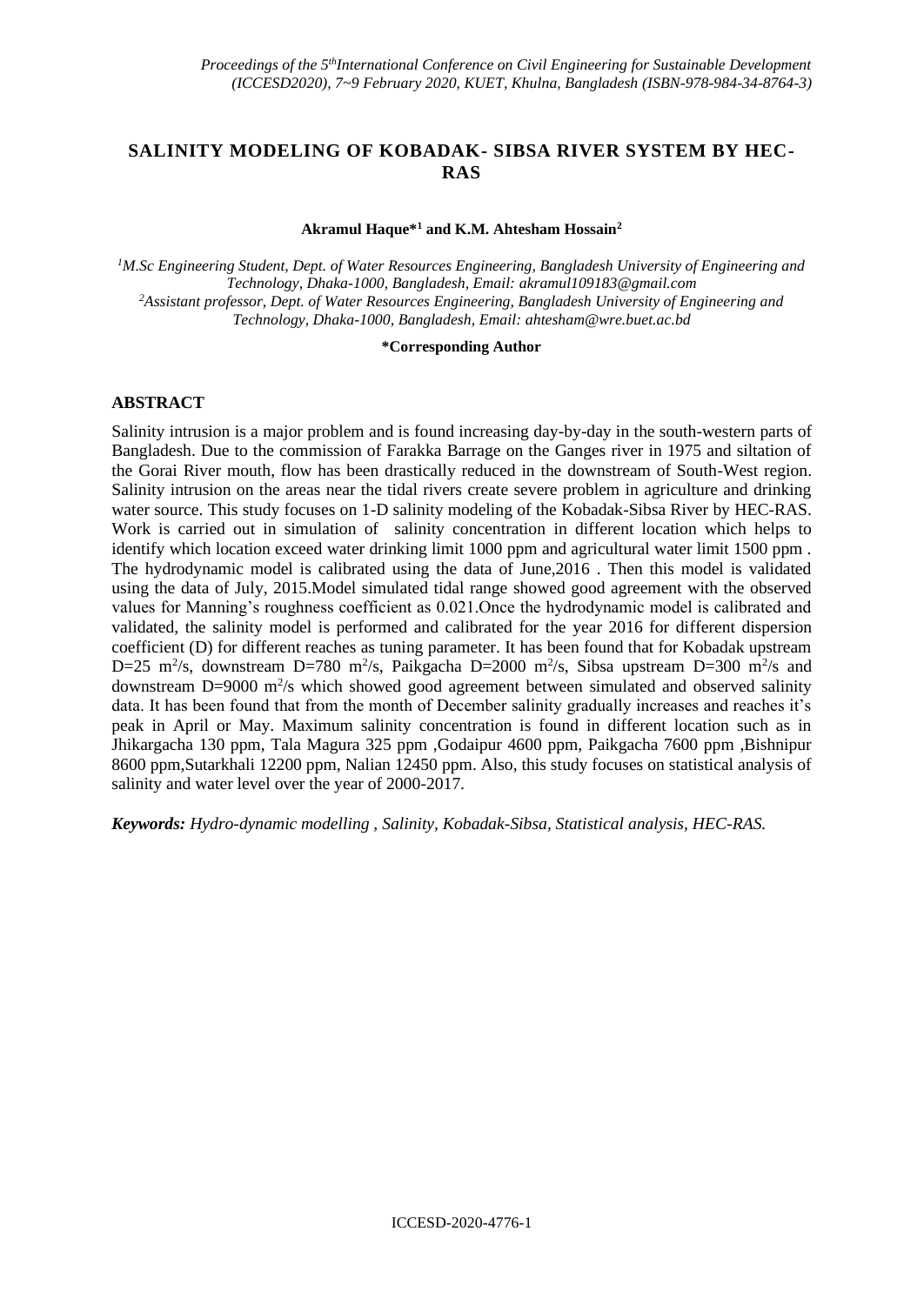*5 thInternational Conference on Civil Engineering for Sustainable Development (ICCESD2020), Bangladesh*

# **1. INTRODUCTION**

Bangladesh is riverine country and was formed by deltaic deposits of the Ganges-Brahmaputra-Meghna. Due to the commission of Farakka Barrage on the Ganges river in 1975 and carrying large amount of silt and human intervention such as construction of bridge, abstractions for agriculture, drainage return flows, structures for flood control causes the natural flow of Kobadak-Sibsa river has been drastically reduced and altered (Azbina,2014).In at last twenty years, flow volume in the dryseason (December – April) has been declining. So, surface salinity in downstream of Kobadak and Sibsa river begin to increase rapidly from December and reaches the peak in late March or early April. It has a serious environmental impact: specially along the coastal areas around the sanctuary forests where the salty water has increasingly been intruding(saran, 2017). In the recent years, groundwater based water supply in coastal area is suffering from a number of major problems mainly arsenic contamination, lowering of the water table, salinity and non-availability of suitable aquifers(PDO-ICZMP, 2004).The Mathabhanga River is one of the most important distributaries of the Ganges River. The Kobadak River originates from the Mathabangha at Alamdanga, Chuadanga and falls into the Sibsa at Paikgacha, Khulna. The morphology of the Kobadak is governed by sedimentation process and the human induced influences.Over times, the river has lost its drainage capacity.Now overbank spillage is a common phenomenon during each peak monsoon. Consequently, the entire catchment becomes water logged during the monsoon (Mehzabin, S., 2015). The recent 262-crore Kobadak River dredging project will allow to lead a comfortable life along the banks of the river as there will be no water-logging in their areas and more fresh water will flow through Kobadak-Sibsa river.

SWR is composed of 15 sections, occupying 17 % of the suburban areas of Bangladesh. The land's 62 % is farmland, its 15 % is covered with mangrove forests (Sundarbans), and its 13% is water areas (Mehzabin, S.,2015). Sundri top dying disease will occur if salinity exceeds 15000 ppm, water becomes less useful as salinity increases to 1000 ppm(WHO,2011), irrigation water becomes undoubtful if salinity exceeds 1500 ppm (Ayers &Westcot, 1985).So in upstream of the river there requires a minimum flow which prevents excess salinity intrusion.The specific objective of this study are-

1. To setup hydrodynamic model of Kobadak-Sibsa river system using HEC-RAS and its calibration, validation and simulation.

2. To setup of water quality model and performing a water quality calibration and simulation of Kobadak-Sibsa river system using HEC-RAS.

- 3. Simulation of salinity concentration at different locations of study area using HEC-RAS.
- 4. Trend analysis of salinity and water level over the year of 2000-2017.

### **1.1 Study area**

`

For the present study, Kobadak-Sibsa river is chosen due to it is the most important source of fresh water supply in the downstream in South West region and recently completion of Kobadak dredging project will allow the researchers to contribute to restore the environmental flow and prevent salinity intrusion.Figure 1-1(https://www.google.com/earth/) shows study area which was conducted on the 130km of Kobadak-Sibsa River stretching between the Jhikargacha river station in the upstream and the Sibsa River in the downstream named Nalianala Hadda river station.The average width of Kobadak river is 400 m including its floodplain. Kobadak River flows in the southern periphery and meets Sibsa near Jhikargacha and important source of Sibsa river. The average width of Sibsariver is 1250 km and is about 100 km long.The river forms much of the boundary between Paikgachha and Dacopeupazila. Inside the Sundarbans Reserve Forest, it meets the Passur River, then separates again near Mongla, before reaching the Bay of Bengal (Wikipedia).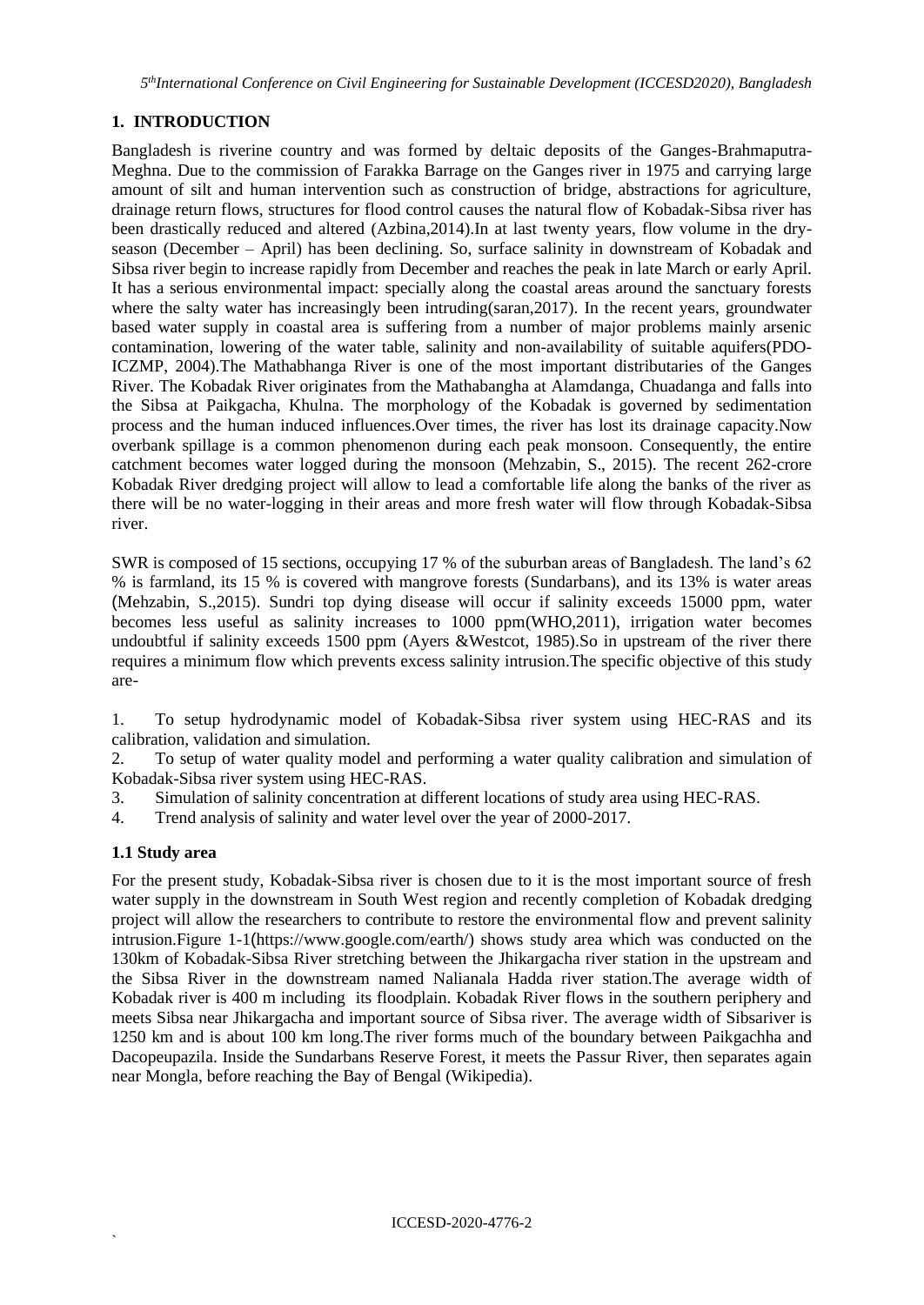

Figure 1-1: Kobadak-sibsa full network

# **2. METHODOLOGY**

### **2.1 Data collection**

For the development of hydrodynamic and salinity model of Kobadak-Sibsa River, data of bathymetry,discharge,stage hydrograph and salinity concentration at different stations have been collected from relevant sources which are shown in Table 1-1.30 cross section data (19 of Kobadak,6 of Passur river and other 5 are interpolated) of Rupsha-Passur river were collected.

| Data type         | <b>Source</b> | Data location      | <b>Period</b> |
|-------------------|---------------|--------------------|---------------|
| <b>Bathymetry</b> | <b>BWDB</b>   | Kobadak-Sibsa      | 2000-2017     |
| <b>Discharge</b>  | <b>BWDB</b>   | Jhikargacha        | 2015, 2016    |
| Water level       | <b>BWDB</b>   | SW-162-164.258-259 | 2000-2017     |
| <b>Salinity</b>   | <b>BWDB</b>   | SW-162,258,259     | 2000-2017     |

## Table 1-1: Data collection

## **2.2 Model setup**

`

Two steps are involved in HEC-RAS modelling:

- Hydrodynamic modelling
- Water quality analysis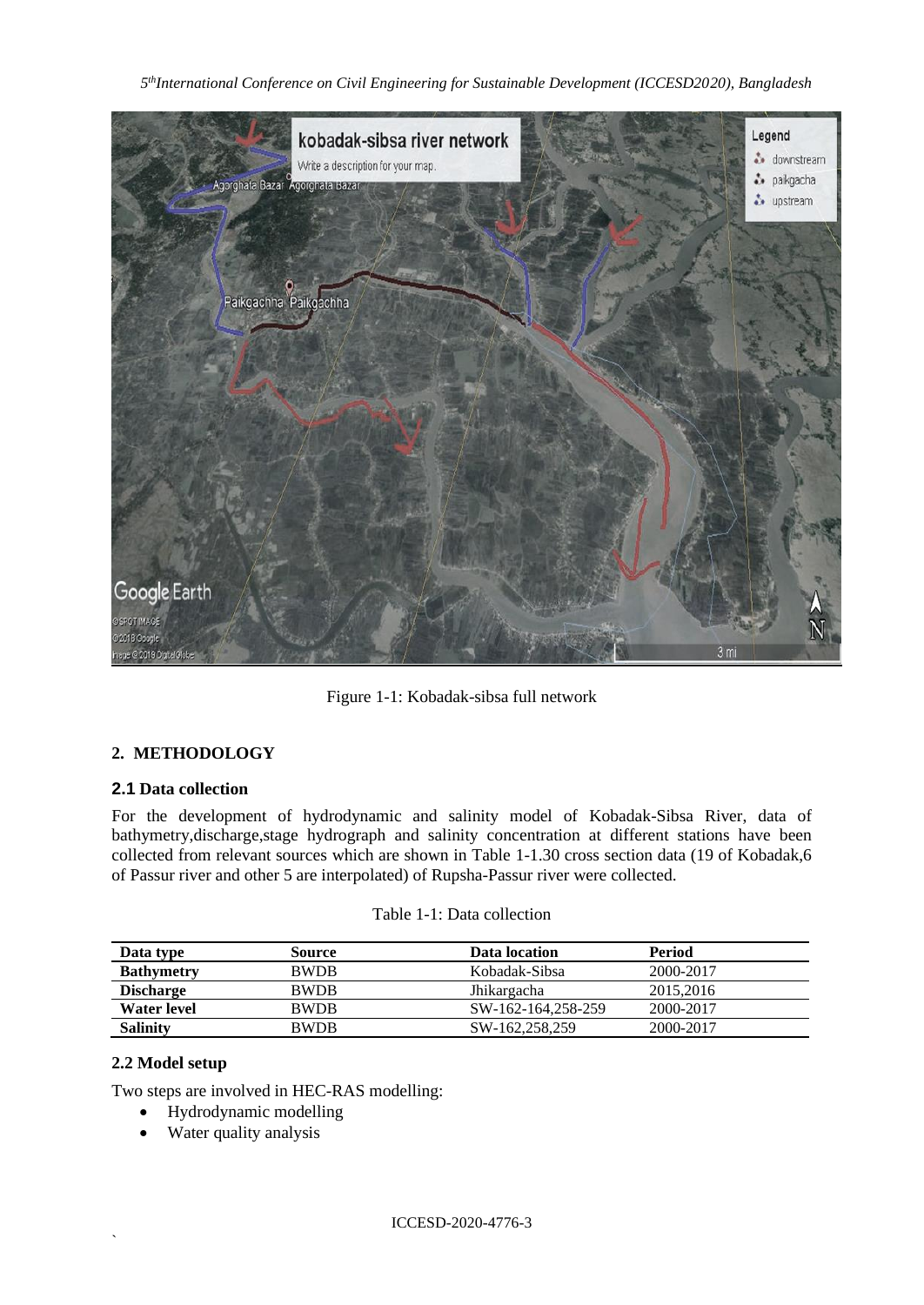In hydro-dynamic model setup, flow hydrograph of Jhikargacha SW-162 and stage hydrographSW-258, 242 for another upstream branch have been inserted as upstream boundary condition. For downstream branch, two stage hydrograph SW-259,164 have been inserted as downstream boundary condition. Data for January 2016 to December 2016 are used. SW-29 stage hydrograph is used for calibration and validation for the month of June, 2016 and July, 2015 respectively.

In water quality analysis, arbitrary constituent was selected as Water Quality constituents. Tracer was mentioned as conservative. Minimum cell Length was given 200. Salinity concentration data for upstream branch and downstream branch river have been inserted as boundary condition. No branch is neglected asupstream flow is very important for salinity analysis. Paikgacha station is used for calibration of salinity graph for January 2016 to December 2016.



Figure 2-1: Diagram of methodology

### **3. DATA ANALYSIS AND RESULTS**

`

### **3.1 Calibration and Validation of Hydrodynamic and Salinity Model**

The hydrodynamic model is calibrated using the data of June,2016 (Figure 3-1). Then this model is validated using the data of July, 2015(Figure 3-2).Model simulated tidal range showed good agreement with the observed values for Manning's roughness coefficient as 0.021.Once the hydrodynamic model is calibrated and validated, the salinity model is performed and calibrated for the year 2016 for different dispersion,the coefficient (D) for different reaches as tuning parameter. It has been found that for Kobadak upstream dispersion co-efficient  $D=25$  m<sup>2</sup>/s, Kobadak river downstream D=780 m<sup>2</sup>/s, Paikgacha D=2000 m<sup>2</sup>/s, Sibsa upstream D=300 m<sup>2</sup>/s and downstream D=9000 m<sup>2</sup>/s which are shown in Table 3-1.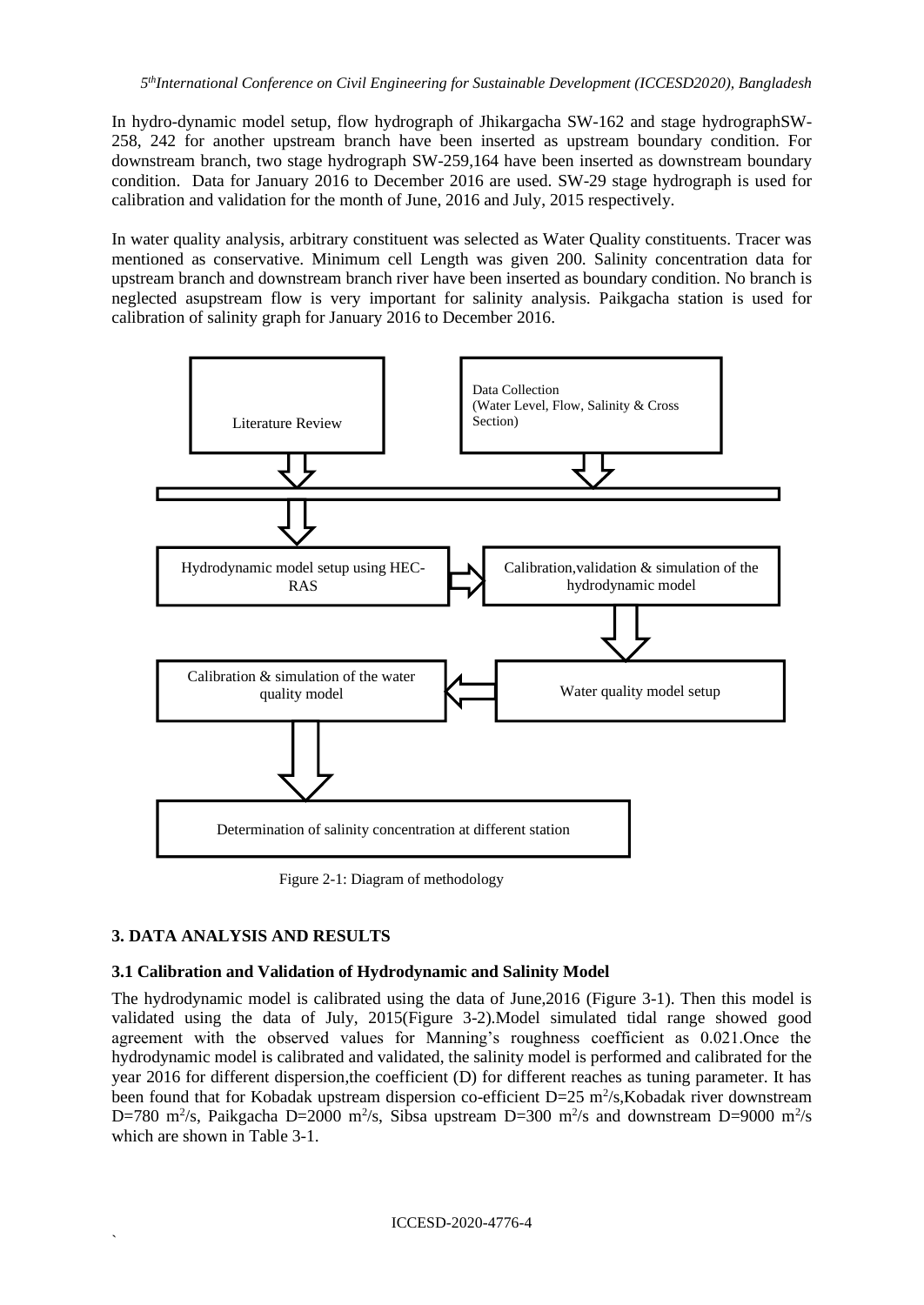

Figure 3-1: Calibration graph for n=0.021 (June 2016, SW-29, Sutarkhali Forest Office)



Fig 3-2: Validation stage hydrograph for n=0.021 (July,2015, Sutarkhali Forest Office)

The salinity concentration value of the River is determined by Water Quality Analysis through HEC-RAS. The salinity concentration differs with the advection dispersion coefficient used in the model. For the reach Paikgacha (station no:39), the salinity concentration value determined from model is compared to the original salinity concentration value of the Paikgacha SW-258.

Salinity concentration is given and computed in mg/L. Unit of the dispersion coefficient is in  $m^2/s$ . Calibration is done for January 2016 to December 2016 which is shown in Figure 3-3. The maximum possible value of dispersion coefficient is determined through analysis.



Figure 3-3: Salinity concentration graph for different d at SW-258(paikgacha)

ICCESD-2020-4776-5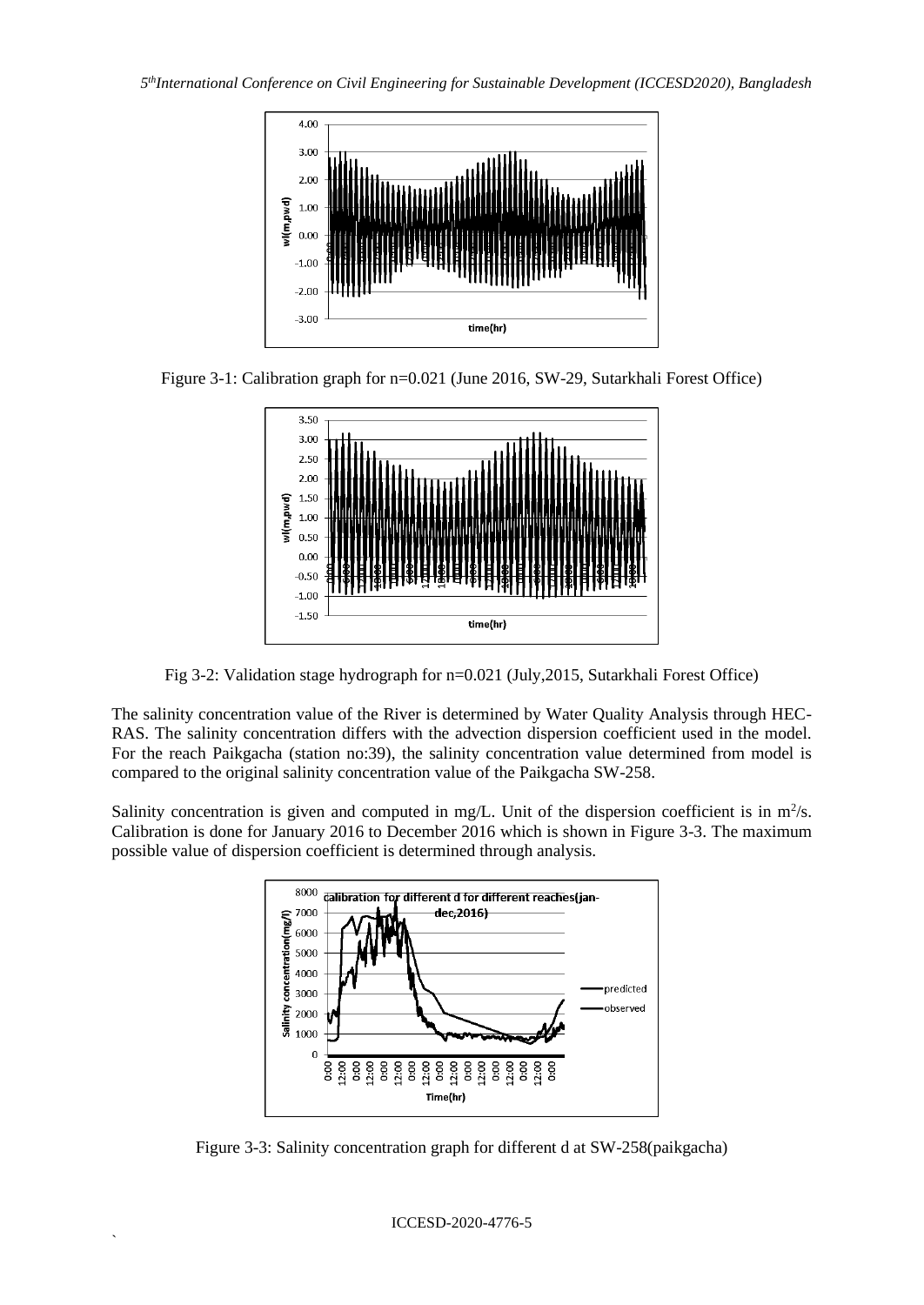| <b>River</b>  | Reach        | <b>RS</b> | Fixed dispersion $(m^2/s)$ |
|---------------|--------------|-----------|----------------------------|
| Kobadak-Sibsa | Paikgacha    | 40        | 2000                       |
| Kobadak       | Upstream     | 60        | 25                         |
| Kobadak       | Downstream   | 30        | 780                        |
| <b>Sibsa</b>  | Upstream     | 52.5      | 300                        |
| <b>Sibsa</b>  | Intermediate | 39        | 548                        |
| <b>Sibsa</b>  | Upstream     | 70        | 105                        |
| <b>Sibsa</b>  | Downstream   | 5         | 9000                       |

### Table 3-1: Fixed dispersion at different reaches

Table 3-1 provides the dispersion co-efficient used for different reaches.So when considering main channel with branches it will be better to use different co-efficient value for different reach because dispersion co-efficient depends on velocity,top width,frictional slope,shear velocity,depth of the channel.

### **3.2 simulation of salinity concentration at different locations**

It has been found that from the month of December salinity gradually increases and reaches its peak in April or May.Maximum salinity concentration is found in different location such as in Jhikargacha 130 ppm,TalaMagura 325 ppm,Godaipur 4600 ppm, Paikgacha 7600 ppm ,Bishnipur 8600 ppm,Sutarkhali 12200 ppm, Nalian 12450 ppm.

Figure 3-4 is for Agorghata where salinity concentration does not measure.It indicates that the maximum salinity is 1700 mg/l which occurs in the month of mid- April.As this location locates far upstream of Paikgacha the salinity concentration is in satisfactory range for agricultural and water drinking use.



Figure 3-4: Salinity graph at Agorghata

At Godaipur, in figure 3-5, It indicates that the maximum salinity is 4600 mg/l which occurs in the month of mid-April. As this location locates near upstream of Paikgachaand low flow from upstream, the salinity concentration is not in good range for agricultural and water drinking use. The fluctuation of concentration is also very high.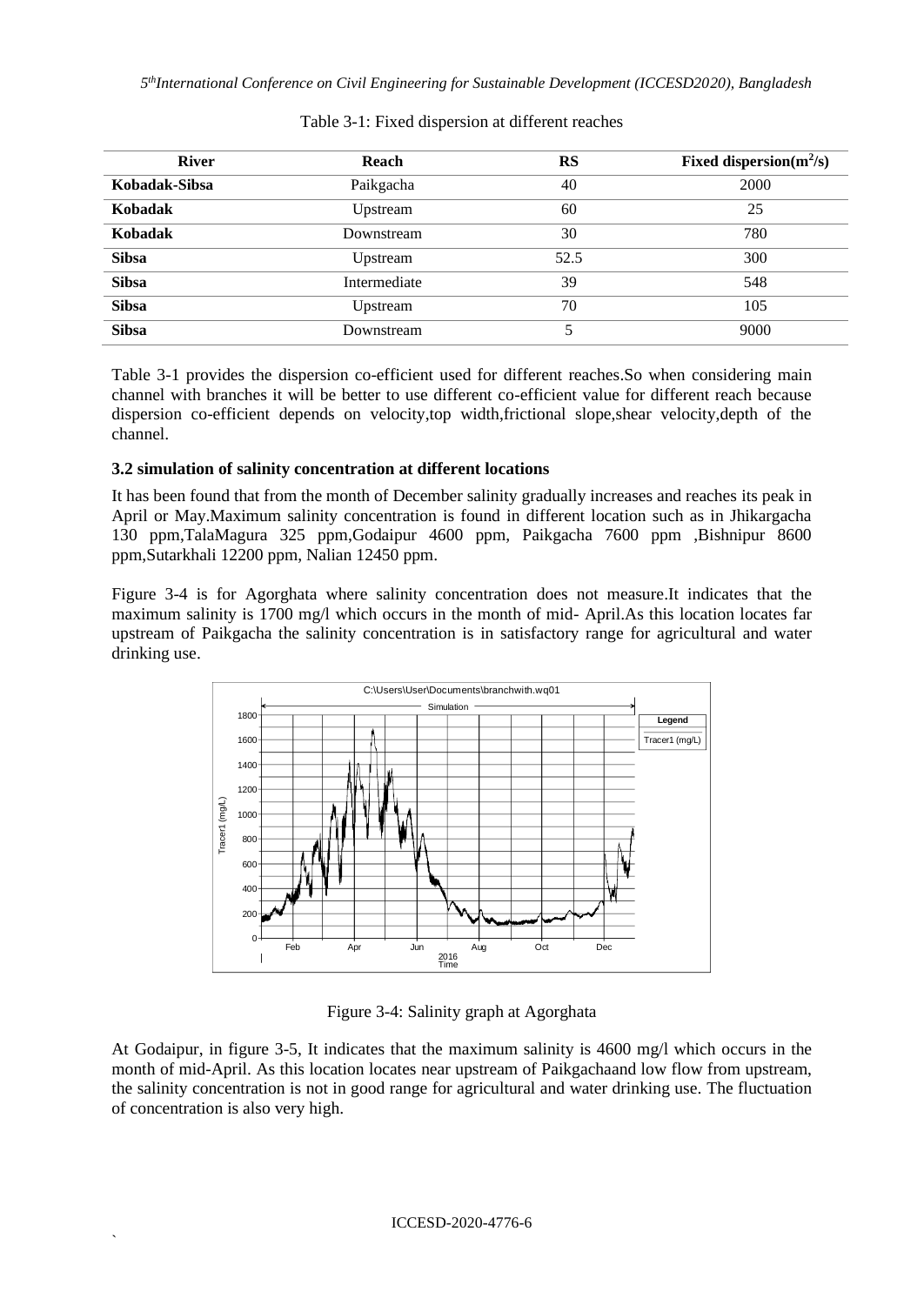

Figure 3-5 : Salinity graph at Godaipur

The figure 3-6 is for Paikgacha. It shows that the maximum salinity is 7600 mg/l which occurs in the month of mid -April.As this location locates near the tidal river name Sibsa the salinity concentration is very high .



Figure 3-6 : Salinity graph at Paikgacha

The figure 3-7 and 3-8 is for Bishnipur and Sutarkhali respectively. That shows that the maximum salinity is 8600 mg/l and 12400 mg/l which occurs in the month of March.As those location locate in the tidal river the salinity concentration is usually very high.



Figure 3-7 :Salinity graph at Bishnipur

ICCESD-2020-4776-7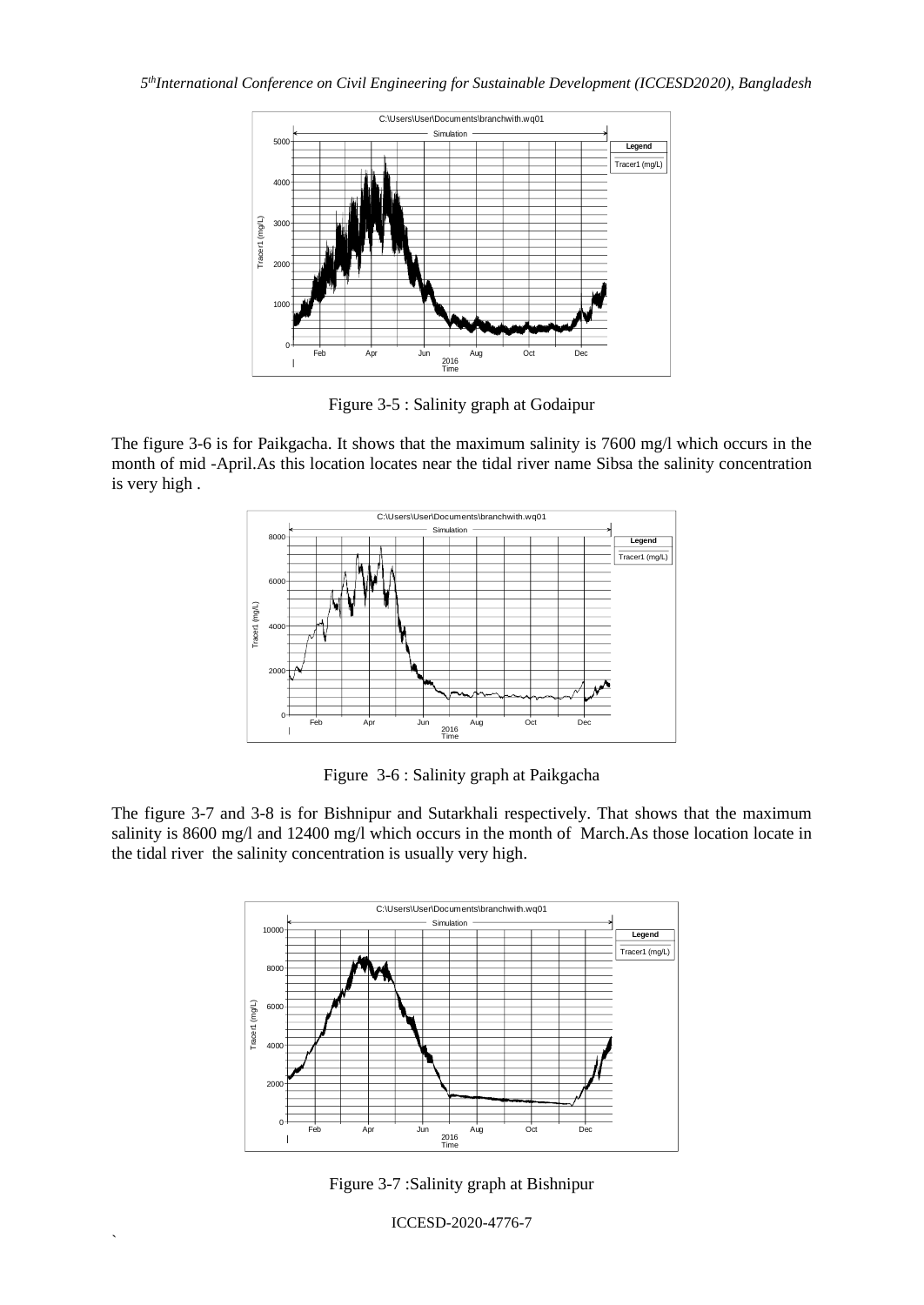

Figure 3-8 : Salinity graph at Sutarkhali

## **3.3 Statistical analysis**

`

**Salinity**: graphs showing the variation of salinity and water level over the last 18 years:



Figure 3-9 : Salinity variation during high tide at Nailina Hadda(SW-259)



Figure 3-10: Max wl (m) variation over the year at Nailina Hadda (SW-259)

From above, we can say that there is relationship between water level and salinity. With decreasing water level salinity increases and vice-versa.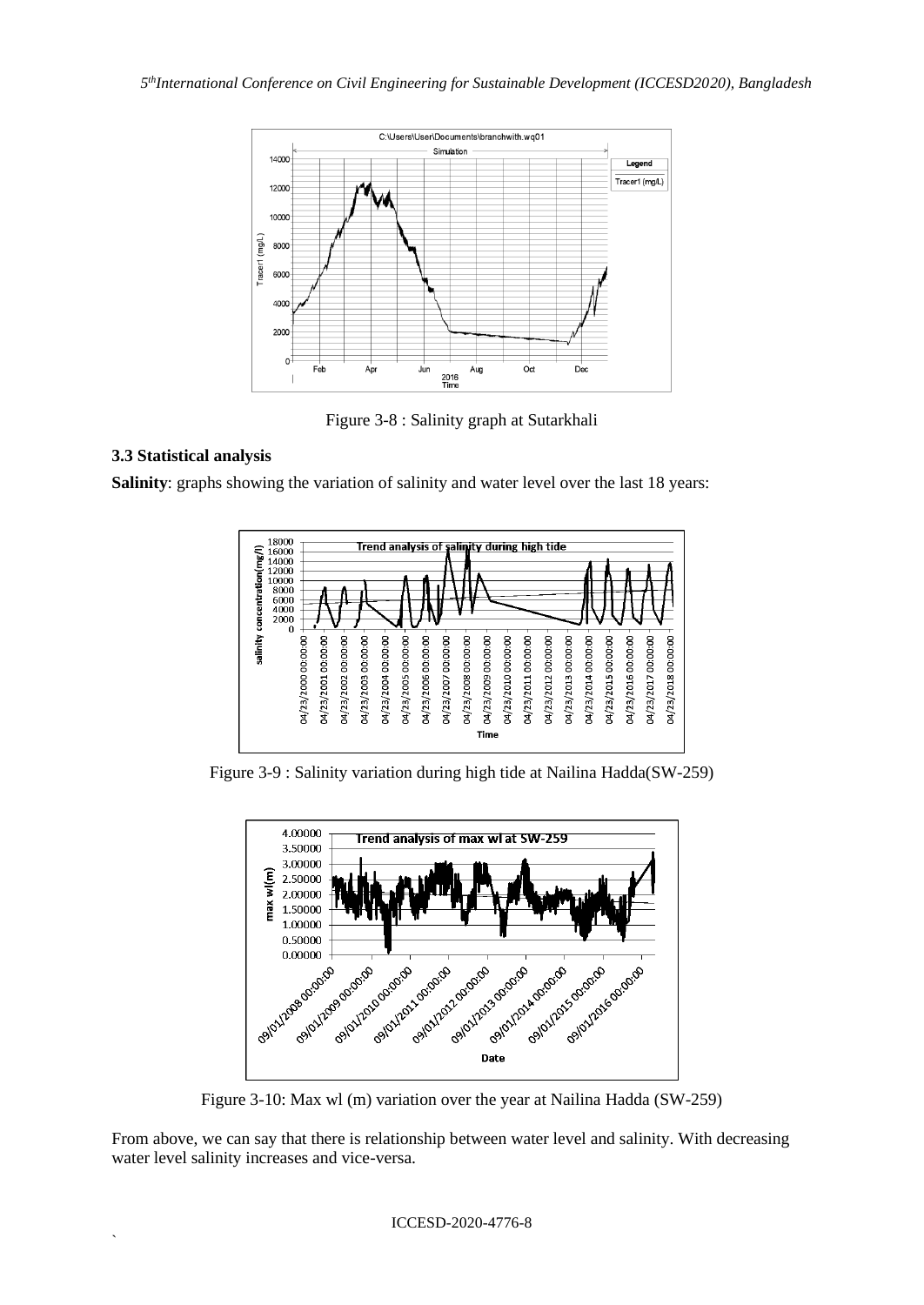

Figure 3-11:Maximum yearly salinity variation at Nailina\_hadda(SW-259)

From above bar chart (Figure 3-11), we conclude that with the time salinity is increasing.But we see that in 2007 and 2008 the salinity is so high compare to other year.This is because 2007 tropical cyclone SIDR.



Figure 3-12:Maximum yearly salinity variation over at Jhikargacha (SW-258)

At Jhikargacha though salinity increases in 2007 at the time of SIDR but in 2012 the salinity concentration is higher than any other year because of low upstream flow in that year which is shown in Figure 3-12.



Figure 3-13: Yearly maximum salinity variation at Paikgacha(SW-258) from the year 2000 to 2016

At Paikgacha, in figure 3-13, the highest salinity occur at the time 2007-2008 because of SIDR.But we see that after 2013 the salinity was drastically increased compare to 2000-2006.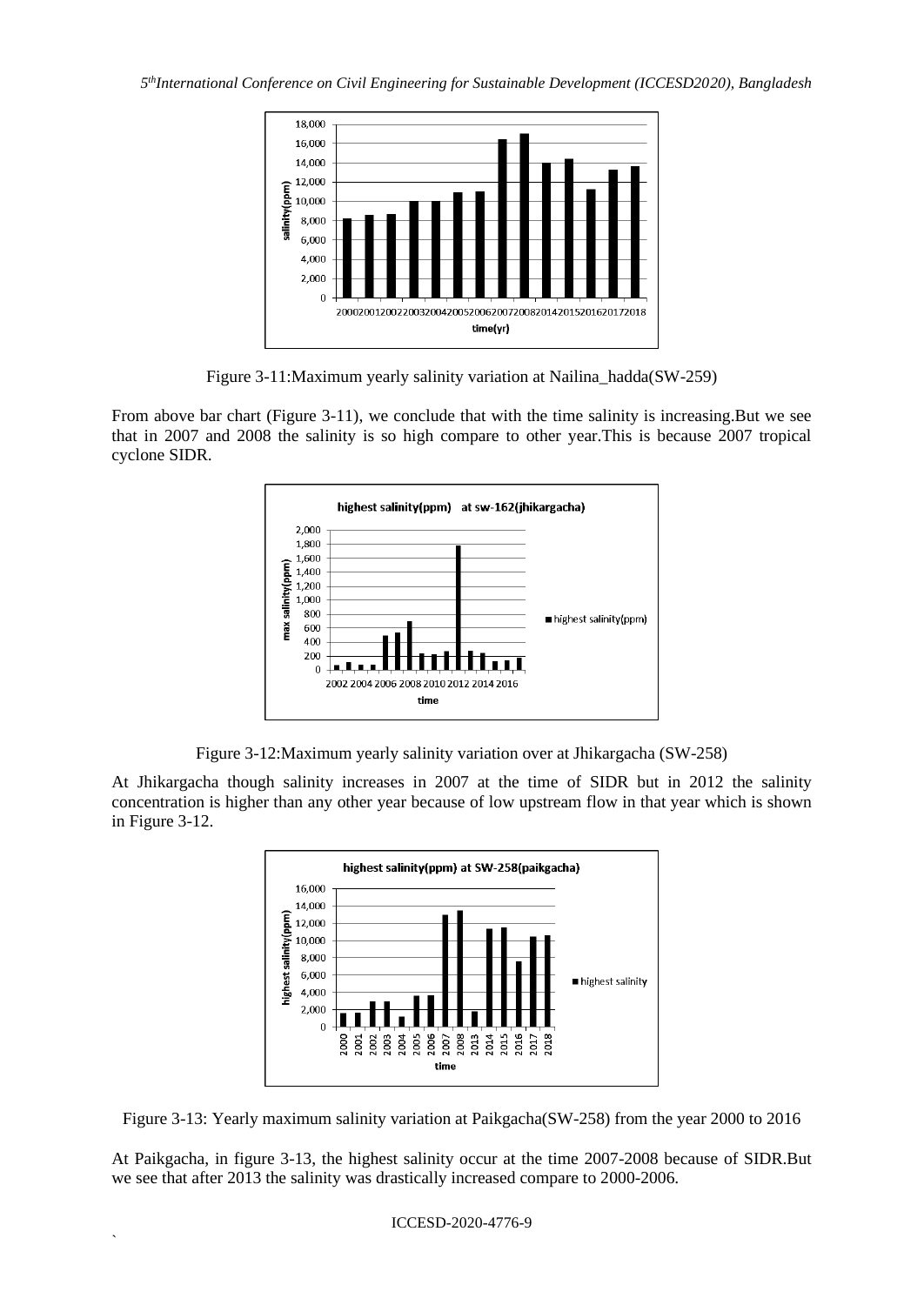#### **4.CONCLUSIONS**

In this study, an attempt was made to analyze salanity concentration at different location and statistical analysis of variables:

- The hydrodynamic model is calibrated using the data of June , 2016 . Regression analysis is carried out and co-relation  $(R^2)$  is found 0.956. Then this model is validated using the data of July, 2015.Model simulated tidal range showed good agreement with the observed values for Manning's roughness coefficient as  $0.021$  and  $\mathbb{R}^2$  is found  $0.9652$  . Once the hydrodynamic model is calibrated and validated, the salinity model is performed and calibrated for the year 2016 for different dispersion coefficient (D) for different reaches as tuning parameter. It has been found that for Kobadak upstream D=25 m<sup>2</sup>/s, downstream D=780 m<sup>2</sup>/s, Paikgacha D=2000 m<sup>2</sup>/s, Sibsa upstream D=300 m<sup>2</sup>/s and downstream D=9000 m<sup>2</sup>/s which showed good agreement between simulated and observed salinity data and  $\mathbb{R}^2$  is found 0.856.
- Usually the maximum salinity occurs in April and May, at the end of dry season, During December to May.Water is neither usable as a source of drinking water nor for irrigation nearly paikgacha and it's downstream as salinity concentration exceeds water drinking limit 1000 ppm and agricultural water limit 1500 ppm (WHO,2011).The salinity intrusion zone has increased and is more than any previous years. Salinity in Jhikargacha, Hazirbaagh, Ujjalpur, Bankra, Deara, Digdana, Mathshia, Chakla, Nowali remain in safe limit throughout the year.But it has been found that found that maximum salinity in Agorghata is 1600 ppm, in Godaipur is 4000ppm,in Paikgacha is 6500ppm and downstream of Paikgacha such as in Bishnipur is 8000ppm,in Sutarkhali is 12000ppm,in Nalian is 12500ppm for the year of 2016.
- From statistical analysis it is seen that salinity is increasing with decreasing water level.The maximum salinity occur in Paikgacha and Naliana are 12500 ppm and 16500 ppm in 2007-2008 due to SIDR.

#### **REFERENCES**

- BWDB. (2011). Rivers of Bangladesh. Bangladesh Water Development Board,Ministry of Water Resources.
- Boa,E.R, & Rahman,M.A. (2015). Sundri top dying symptoms and cause. Bangladesh Forest Research Institute.
- Google Earth Engine. (n.d.). Retrieved April 20, 2019, from https://www.google.com/earth/
- Jahid, S. (2016). Assessing environmental flow for the Kobadak River and developing a framework for its maintenance. M.Sc. Thesis,Institute of Water and Flood Mangement, Bangladesh University Engineering and Technology,Dhaka,Bangladesh.
- Mehzabin, S. (2015). Trend Analysis of variables and Modeling of Flow and Salinity of the Gorai River using HEC-RAS model. B.Sc Thesis,Department of Water Resources Engineering,Bangldesh University Of Engineering and Technology,Dhaka,Bangladesh.
- Pal1, A., Hossain1, M. Z., Hasan2, M. A., Molla1, S. R., & Asif3\*, A. A. (2016). Disaster(SIDR) causes salinity intrusion in the south-western parts of Bangladesh. Asian-Australasian Journal of Bioscience and Biotechnology, 301-302.
- PDO-ICZMP. (2004). Areas with special status in Coastal Zone. warpo.portal.gov.bd.
- Rahman, M. A., & Dipa, S. J. (2016). A study on river system, hydrology and surface water salinity of sundarbans rivers. Proceedings of 3rd International Conference on Advances in Civil Engineering, 21-23 December 2016, CUET, Chittagong, Bangladesh , (pp. 824-825).
- Rahman, M. Z. (2015). Modeling of the Surface Water Salinity in the Southwest Region of Bangladesh. M.Sc Thesis,Department Of Water Resources Engineering, Bangladesh University Engineering and Technology,Dhaka,Bangladesh.
- saran, S. H. (2017). Modeling of Flow and salinity characteristics of the rupsha-passur river system. B.Sc Thesis,Department Of Water Resources Engineering, Bangladesh University Engineering and Technology,Dhaka,Bangladesh.